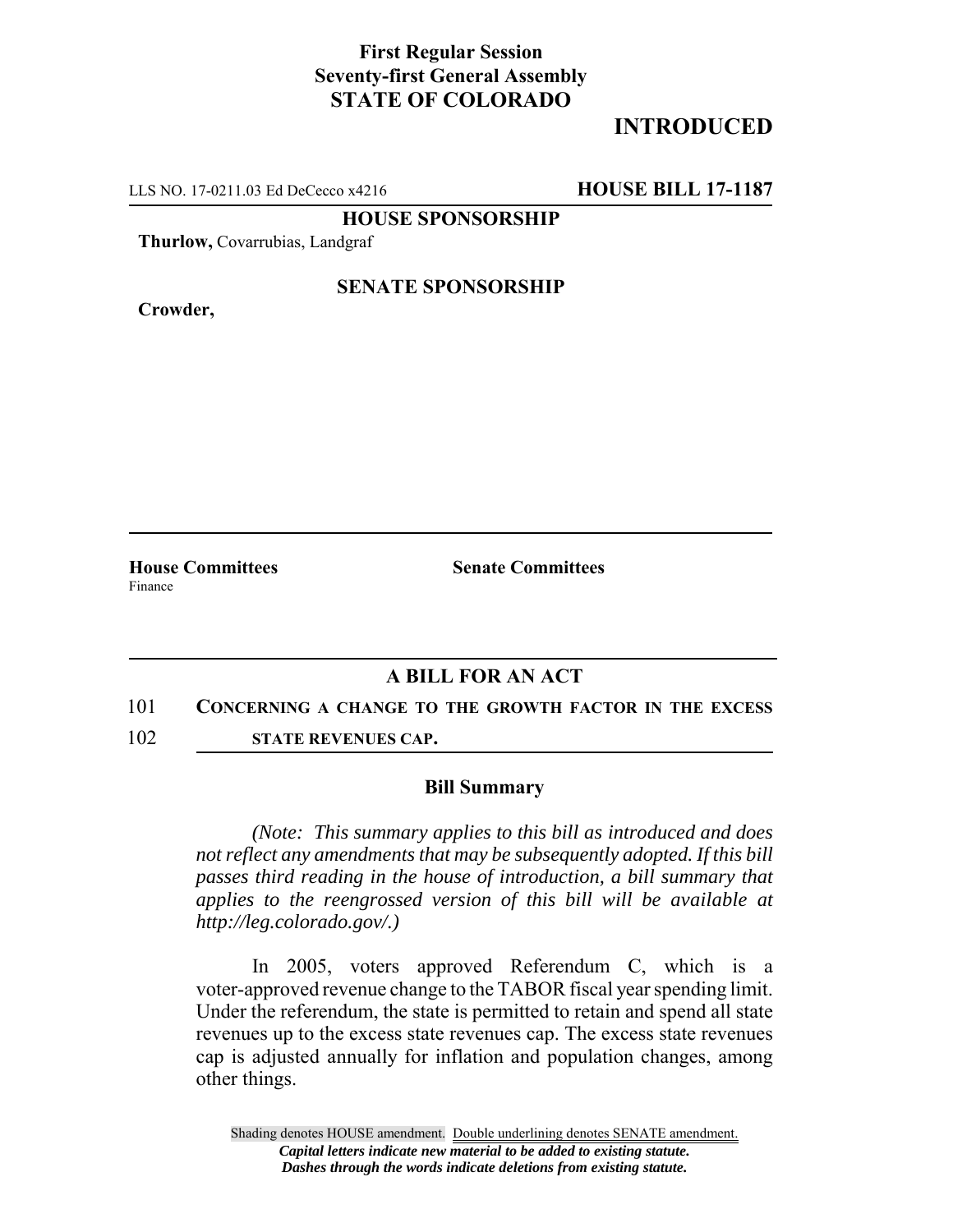The bill modifies the excess state revenues cap by allowing an annual adjustment for an increase based on the average annual change of Colorado personal income over the last 5 years, rather than adjusting for inflation and population. Colorado personal income is the total personal income for Colorado as reported by a federal agency. As the modification may increase the amount that the state retains and spends in a given fiscal year, the bill seeks voter approval for the change, as required by TABOR.

| $\mathbf{1}$   | Be it enacted by the General Assembly of the State of Colorado:                    |
|----------------|------------------------------------------------------------------------------------|
| $\overline{2}$ | <b>SECTION 1.</b> In Colorado Revised Statutes, 24-77-103.6, amend                 |
| 3              | $(6)(a)$ and $(6)(b)(I)$ ; and <b>add</b> $(6)(a.5)$ and $(6)(b)(I.5)$ as follows: |
| $\overline{4}$ | 24-77-103.6. Retention of excess state revenues - general fund                     |
| 5              | exempt account - required uses - excess state revenues legislative                 |
| 6              | <b>report</b> - definitions. (6) As used in this section:                          |
| $\overline{7}$ | (a) "Education" means:                                                             |
| 8              | (I) Public elementary and high school education; and                               |
| 9              | (H) Higher education. "COLORADO PERSONAL INCOME" MEANS                             |
| 10             | THE TOTAL PERSONAL INCOME FOR COLORADO, AS DEFINED AND                             |
| 11             | OFFICIALLY REPORTED BY THE BUREAU OF ECONOMIC ANALYSIS IN THE                      |
| 12             | UNITED STATES DEPARTMENT OF COMMERCE, OR ANY SUCCESSOR INDEX.                      |
| 13             | (a.5) "EDUCATION" MEANS:                                                           |
| 14             | (I) PUBLIC ELEMENTARY AND HIGH SCHOOL EDUCATION; AND                               |
| 15             | (II) HIGHER EDUCATION.                                                             |
| 16             | (b) (I) "Excess state revenues cap" for a given fiscal year THAT                   |
| 17             | BEGINS PRIOR TO JULY 1, 2017, means either of the following:                       |
| 18             | (A) If the voters of the state approve a ballot issue to authorize the             |
| 19             | state to incur multiple-fiscal year obligations at the November 2005               |
| 20             | statewide election, an amount that is equal to the highest total state             |
| 21             | revenues for a fiscal year from the period of the 2005-06 fiscal year              |
| 22             | through the 2009-10 fiscal year, adjusted each subsequent fiscal year for          |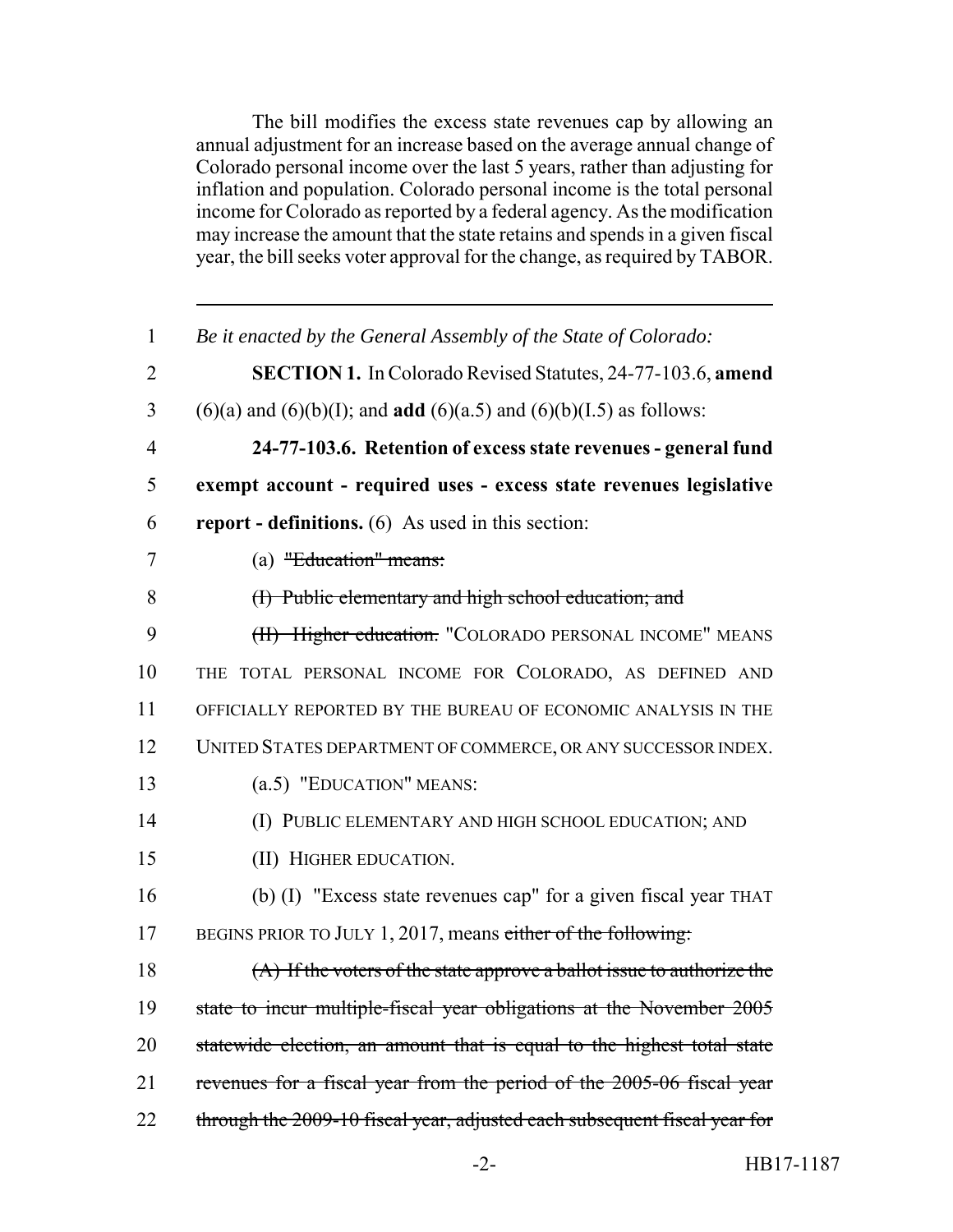1 inflation and the percentage change in state population, plus one hundred 2 million dollars, and adjusting such sum for the qualification or disqualification of enterprises and debt service changes; or

 (B) If the voters of the state do not approve a ballot issue to authorize the state to incur multiple-fiscal year obligations at the 6 November 2005 statewide election, an amount that is equal to the highest total state revenues for a fiscal year from the period of the 2005-06 fiscal year through the 2009-10 fiscal year, adjusted each subsequent fiscal year for inflation, the percentage change in state population, the qualification or disqualification of enterprises, and debt service changes.

 (I.5) "EXCESS STATE REVENUES CAP" FOR A GIVEN FISCAL YEAR 12 THAT BEGINS ON OR AFTER JULY 1, 2017, MEANS THE EXCESS STATE REVENUES CAP FOR THE PRIOR FISCAL YEAR, ADJUSTED BY THE RECENT AVERAGE CHANGE IN COLORADO PERSONAL INCOME, THE QUALIFICATION OR DISQUALIFICATION OF ENTERPRISES, AND DEBT SERVICE CHANGES.THE RECENT AVERAGE CHANGE IN COLORADO PERSONAL INCOME FOR A FISCAL YEAR IS EQUAL TO THE AVERAGE PERCENTAGE CHANGE IN COLORADO PERSONAL INCOME FROM ONE CALENDAR YEAR TO THE NEXT FOR THE SIX PRIOR CALENDAR YEARS, WHICH PERIOD ENDS WITH THE MOST RECENTLY COMPLETED CALENDAR YEAR PRIOR TO THE FISCAL YEAR. FOR THE PURPOSE OF DETERMINING THE AVERAGE RECENT INCREASE IN COLORADO PERSONAL INCOME THAT APPLIES FOR A FISCAL YEAR, THE ESTIMATES OF COLORADO PERSONAL INCOME FOR THE APPLICABLE CALENDAR YEARS ARE THOSE AVAILABLE AS OF THE FIRST DAY OF THE FISCAL YEAR.

 **SECTION 2.** In Colorado Revised Statutes, **add** 24-77-104.1 as follows:

**24-77-104.1. Referendum C - election - increase amount to be**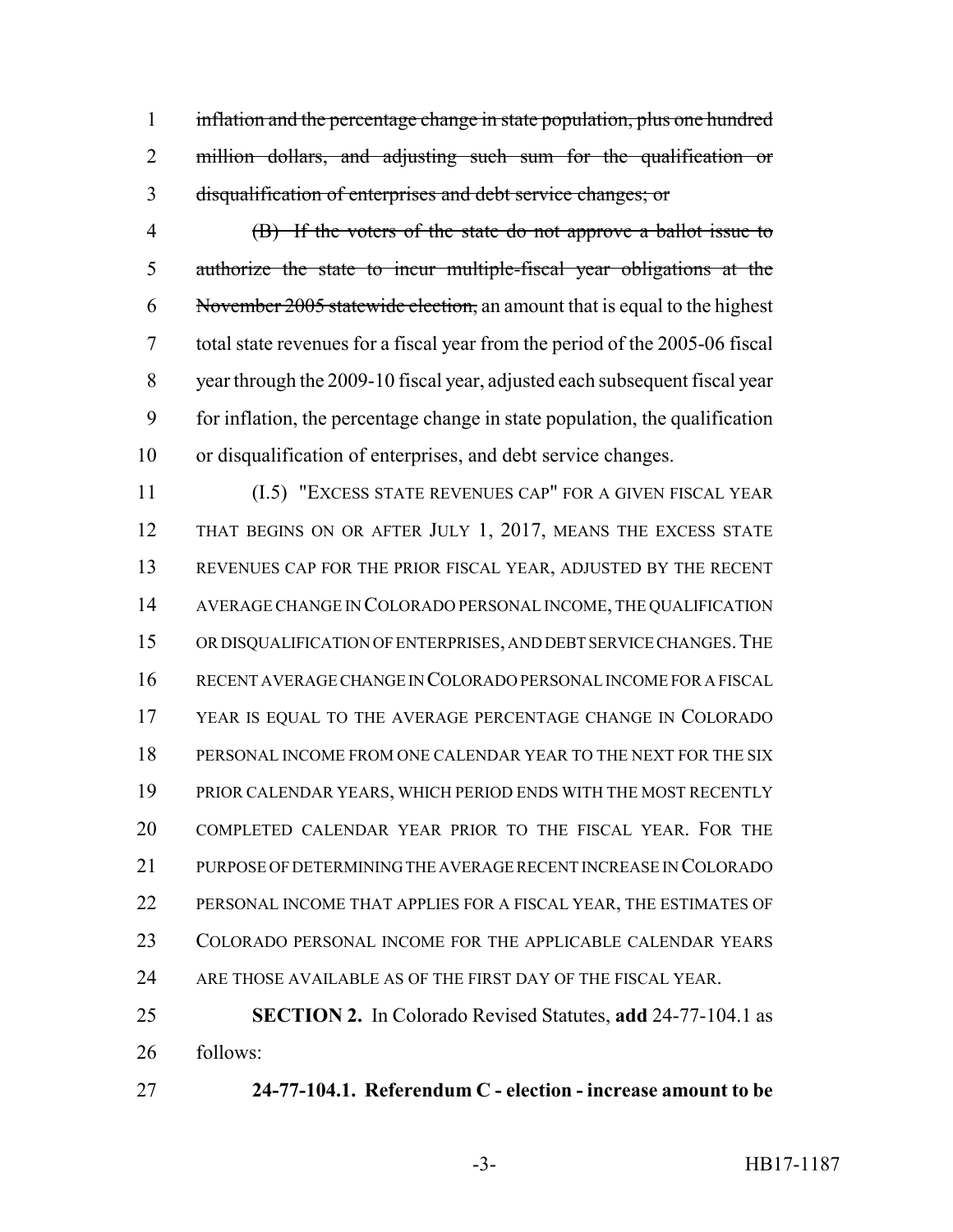**retained - definition - repeal.** (1) AT THE ELECTION HELD ON NOVEMBER 7, 2017, THE SECRETARY OF STATE SHALL SUBMIT TO THE REGISTERED ELECTORS OF THE STATE FOR THEIR APPROVAL OR REJECTION THE FOLLOWING BALLOT ISSUE: "WITHOUT RAISING TAXES, MAY THE STATE INCREASE THE AMOUNT OF MONEY THAT IT ANNUALLY RETAINS AND SPENDS UNDER THE VOTER-APPROVED REVENUE CHANGE FROM 2005 BY ALLOWING AN ANNUAL ADJUSTMENT TO THE AMOUNT BASED ON THE RECENT AVERAGE CHANGE IN COLORADO PERSONAL INCOME INSTEAD OF AN ADJUSTMENT FOR THE POPULATION CHANGE AND INFLATION?"

 (2) IF A MAJORITY OF THE ELECTORS VOTING ON THE BALLOT ISSUE VOTE "YES/FOR", THEN FOR ALL FISCAL YEARS BEGINNING ON OR AFTER 12 JULY 1, 2017, THE STATE MAY RETAIN AND USE ALL OF THE STATE REVENUES DESCRIBED IN THE BALLOT ISSUE THAT THE STATE OTHERWISE 14 WOULD HAVE BEEN REQUIRED TO REFUND UNDER SECTION 20 (7)(d) OF ARTICLE X OF THE STATE CONSTITUTION, AND THESE STATE REVENUES ARE A VOTER-APPROVED REVENUE CHANGE TO THE LIMITATION ON STATE FISCAL YEAR SPENDING.

18 (3) FOR PURPOSES OF SECTION 1-5-407, THE BALLOT ISSUE IS A PROPOSITION. SECTION 1-40-106 (3)(d) DOES NOT APPLY TO THE BALLOT ISSUE.

 (4) AS USED IN THIS SECTION, "BALLOT ISSUE" MEANS THE 22 OUESTION REFERRED TO VOTERS IN SUBSECTION (1) OF THIS SECTION.

23 (5) (a) IF A MAJORITY OF THE ELECTORS VOTING ON THE BALLOT ISSUE VOTE "NO/AGAINST", THEN THIS SECTION IS REPEALED, EFFECTIVE JULY 1, 2018.

26 (b) IF A MAJORITY OF THE ELECTORS VOTING ON THE BALLOT ISSUE VOTE "YES/FOR", THEN THIS SUBSECTION (5) IS REPEALED, EFFECTIVE